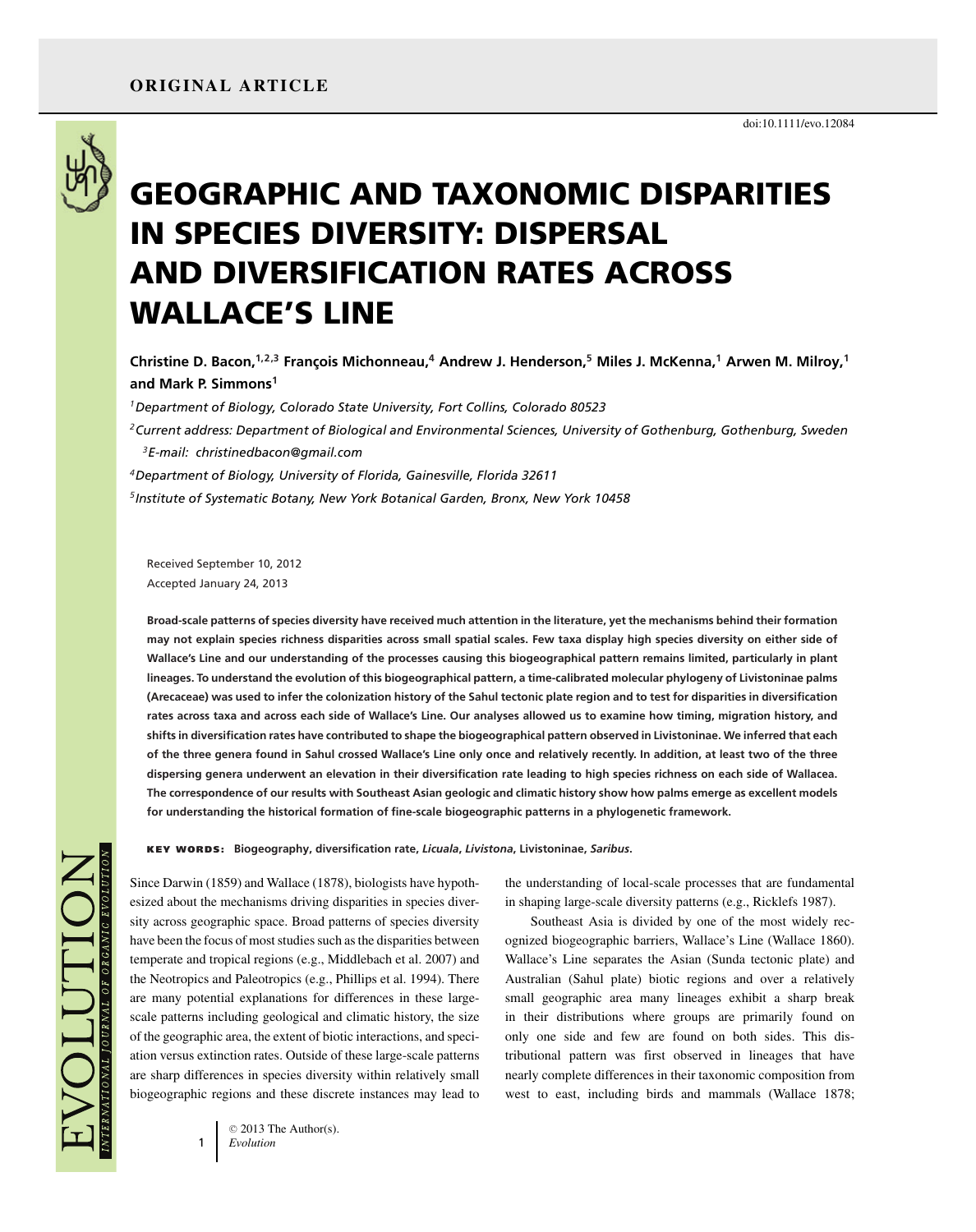Mayr 1944; Simpson 1977; Mayr and Diamond 2001). After Wallace's original placement of the line, further study revealed that a single line could not accommodate the species distribution patterns observed across the tree of life (Huxley 1868; Lydekker 1896; Weber 1902). Although the exact location of the transition in taxonomic composition varies, the existence of such a sharp transition has long intrigued biogeographers.

In some taxonomic groups, Wallace's Line causes a strong discontinuity in their distribution, whereas other groups have been reported to cross the biogeographic barrier once (e.g., Mercer et al. 2003) or multiple times (e.g., Evans et al. 2003) during their evolutionary history. This biogeographic barrier has been shown to be weaker for plants (Whitmore 1982; Van Welzen et al. 2011) and some insects (e.g., Beck et al. 2006), where increased dispersal ability is thought to have allowed species to colonize both sides of the line (e.g., *Aglaia*, Muellner et al. 2008; *Rhododendron*, Van Welzen et al. 2005). Despite this evidence, even species known to have high dispersal abilities show discontinuities in their distribution across Wallace's Line (e.g., Atkins et al. 2008).

The complex geological history of the region, which combines the reorganization of terrestrial habitats with the collision of the Sunda and Sahul shelves, high volcanic activity, and repeated fluctuations in sea level (Morley 2000; Hall 2009), has engendered many opportunities for habitat fragmentation, migration, and colonization of new habitats, and ultimately allopatric speciation (e.g., Beck et al. 2006; Esselstyn et al. 2009). Therefore, the geological legacy of the region and the evolutionary history of groups found on each side of Wallace's Line together help us tease apart the processes that have contributed to the generation of the hyperdiversity in Southeast Asia where three of the 25 recognized global biodiversity hotspots are located (Myers et al. 2000).

To further understand how diverse groups can be distributed on each side of Wallace's Line, the timing and the relative contribution of migration events, and diversification rates within each biogeographic region need to be examined. At one extreme, numerous instances of migration across Wallace's Line could be followed by low in situ diversification. At the other extreme, a single to few migration events could be followed by high in situ diversification. Furthermore, rates of diversification can be influenced by intrinsic morphological characteristics associated with particular species (i.e., "key innovations" such as plant elaiosomes; Forest et al. 2007), some extrinsic geological or environmental feature associated with the biogeographic region (e.g., episode of vicariance or the onset of an ecological association; Moore and Donoghue 2009), or some combination of both (e.g., adaptive radiation of morphotypes following colonization of a novel habitat; Baldwin and Sanderson 1998; Losos et al. 1998; Schluter 2000; Wagner et al. 2012). By estimating diversification rates using timecalibrated phylogenies, the likelihoods of diversification models with different rates for each biogeographic region, each taxonomic

group, or a combination of both can be compared. Through the synthesis of these results we can gain insight into the processes that shape the patterns of diversity and further understand the constraints that some clades have overcome when crossing biogeographic barriers, such as Wallace's Line, and more generally contributes to our understanding of why some groups are more diverse than others.

Several groups of angiosperms are diverse in both Sunda and Sahul with a reduction in species richness in Wallacea primarily due to its comparatively small land area and this pattern is suggested to be most pronounced in the palm family, Arecaceae (Dransfield 1981, 1987; Baker et al. 1998; Baker and Couvreur 2012). The prevailing biogeographic pattern in Southeast Asian palms is interesting because of the extreme biogeographical disjunction it forms across a relatively small area where from west (Sunda) to east (Sahul) 302 palm species are found in Borneo, 62 in Sulawesi, and 243 in New Guinea. Within the palms, subtribe Livistoninae (Arecaceae, Coryphoideae, Trachycarpeae) is an ideal group to examine disparities in biogeographic patterns across Wallace's Line because it includes genera that are differentially species rich on either side and, although intergeneric relationships have remained tenuous, it has been the focus of a recent phylogenetic study (Bacon et al. 2012). Livistoninae comprise 198 species (Dransfield et al. 2008) in six genera— *Johannesteijsmannia* (four species), *Lanonia* (eight; Henderson and Bacon 2011), *Licuala* (144), *Livistona* (27), *Pholidocarpus* (six), *Saribus* (nine; Bacon and Baker 2011). The ancestral stem lineage of this monophyletic subtribe originated in the New World in the Late Oligocene to Early Miocene (North and Central America and / or the Caribbean ca. 18.5–34 Ma; Bacon et al. 2012) and the extant distribution of Livistoninae is from Bhutan and China into Malesia and crosses Wallace's Line into New Guinea and Australia (Henderson 2009).

To understand the relative importance of migration between biogeographic regions and diversification rates in shaping the distribution pattern observed in palm lineages in the Southeast Asian region, we infer the tempo and mode of species diversification in Livistoninae. We use a densely sampled and time-calibrated phylogeny to test the monophyly of genera and the timing of lineage origination and diversification. Likelihood models of historical biogeography allow us to localize the timed lineages in geographical space and infer the number of vicariance and dispersal events that occurred among ancestral ranges to test the contribution of migration in patterns of species diversity. We compare the likelihoods of various models of diversification to determine whether constraints associated with either taxonomic identity, biogeographic area, or both have contributed to shape the patterns of diversification observed in Livistoninae. Taken together, these analyses permit a synthesis of origin, diversification, timing, and biogeography of species diversity patterns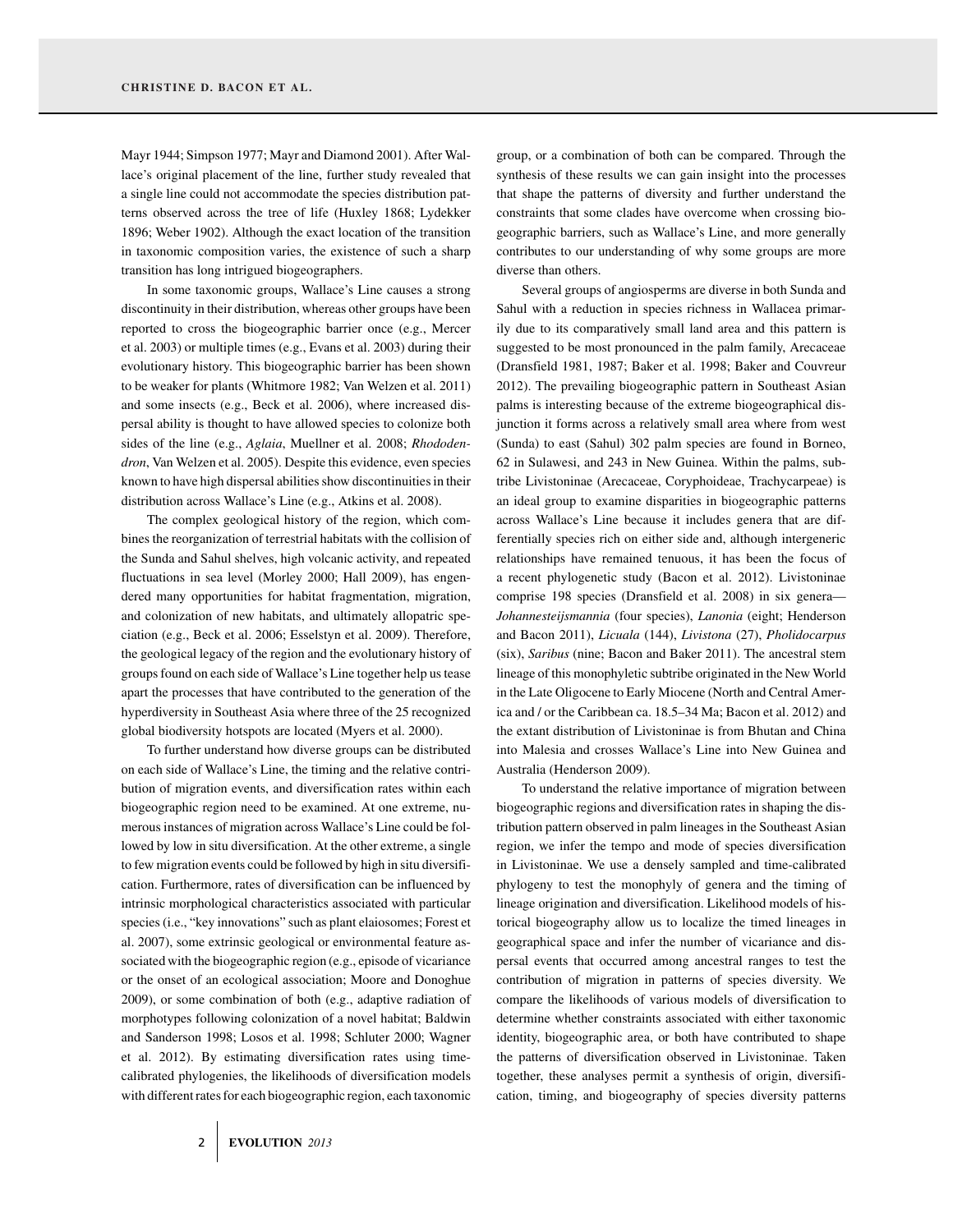

**Figure 1. Map of Southeast Asia and Australia with the two major tectonic plates, Sahul and Sunda, as well as the biogeographic region Wallacea and the demarcation of Wallace's Line.**

into a geological and paleoclimatic framework to examine the mechanisms that formed the biographic patterns and rich biodiversity found in the Southeast Asian hotspot today.

# *Materials and Methods* **STUDY REGION—SOUTHEAST ASIA**

The Sunda continental shelf spans southern Indochina, to the Thai–Malay peninsula, and to Sumatra, representing the ancient continental core of the region (Fig. 1; Hall and Morley 2004). To the east is the Sahul shelf, which forms the Australian continent. Within the suture zone between the Sunda and Sahul regions is Wallacea, which is bounded to the west by Wallace's Line, the biogeographic demarcation between Asian and Australian biota. Wallacea is the collision area between the two plates and constitutes the most geologically complex part of Southeast Asia (Hall 2009). The sharp biotic differentiation on either side of Wallacea has been maintained by a deep, cold-water oceanic trench (Nagao and Selya 1995) and in general, Sunda and Sahul regions are characterized by an ever-wet climate, whereas the intervening area of Wallacea has a dry monsoonal climate (Van Welzen et al. 2005).

### **TAXON SAMPLING AND DNA SEQUENCING**

Dense species-level sampling allowed for accurate assessments of phylogenetic relationships and was based on Bacon et al. (2012) with the addition of 26 species and DNA sequences for an additional nuclear gene (malate synthase [MS]; Table S1). The two outgroups (*Acoelorrhaphe wrightii* H. Wendl and *Serenoa repens* [W. Bartram] Small) were chosen based on previous analysis (Bacon et al. 2012). Between 31% and 100% of species from each Livistoninae genus were sampled and a total of 98 terminals were included in the simultaneous analysis (Kluge 1989; Nixon and Carpenter 1996). Total genomic DNA was extracted from sil-

ica gel–dried leaves following Alexander et al. (2007). Sequences for three plastid (*matK*, *ndhF*, and *trnD-T*) and four nuclear loci (CISP4, CISP5, MS, and RPB2) were generated (Fig. S1). Single amplifications of the *matK* locus used primers *matK*-19F and *matK*-1862R, with internal sequencing primers *matK*-300F, *matK*-809F, and *matK*-971R to construct contiguous sequences (Steele and Vilgalys 1994; Asmussen et al. 2006). Amplifications of CISPs 4 and 5 followed Bacon et al. (2008), MS followed Crisp et al. (2010), *ndhF* followed Cuenca and Asmussen-Lange (2007), RPB2 followed Roncal et al. (2005), and *trnD-T* followed Hahn (2002). Amplified products were purified using Qiagen PCR Purification Kits and sequenced by the Cancer Research Center DNA Sequencing Facility at the University of Chicago, IL. All new sequences generated in this study have been deposited in GenBank under accession numbers HQ720156–HQ720240 and HQ720962–HQ721101 (Table S1).

### **PHYLOGENETIC ANALYSIS**

Multilocus phylogenies enabled the testing of monophyly of Livistoninae genera and biogeographic groups. Preliminary nucleotide alignments were obtained independently for each of the seven loci using default parameters in MUSCLE v3.6 (Edgar 2004) and manual adjustments were performed in Mac-Clade v4.03 (Maddison and Maddison 2001) following Simmons (2004). Gap characters, the inclusion of which often affect the inferred tree topology and increases branch support values (Simmons et al. 2001), were scored using modified complex indel coding (Simmons and Ochoterena 2000; Müller 2006). Only parsimony-informative gap characters were scored from unambiguously aligned regions and parsimony tree searches were conducted using 1000 random addition tree–bisection–reconnection (TBR) searches in PAUP\* v4.0b10 (Swofford 2001) with a maximum of 10 trees held per replicate. Parsimony jackknife (JK) analyses (Farris et al. 1996) were conducted using PAUP\* and 1000 replicates were performed with 100 random addition TBR searches per replicate. jModeltest v0.1.1 (Posada 2008) was used to select the best-fit likelihood model for each data matrix using the Akaike Information Criterion (Akaike 1974) without considering invariant-site models following Yang (2006). Searches for optimal maximum likelihood trees (Felsenstein 1973) and 1000 bootstrap replicates (Felsenstein 1985) in the CIPRES Portal v2.2 used the RAxML-III algorithm (Stamatakis et al. 2005, 2008). The simultaneous analysis was performed using the GTR  $+ \Gamma$  model and the data matrix is available from TreeBase (study accession 11108).

### **BAYESIAN DIVERGENCE TIME ESTIMATION**

We estimated divergence times using BEAST v1.5.4 (Drummond et al. 2006; Drummond and Rambaut 2007) by reducing the matrix to include only one individual per species. Because we do not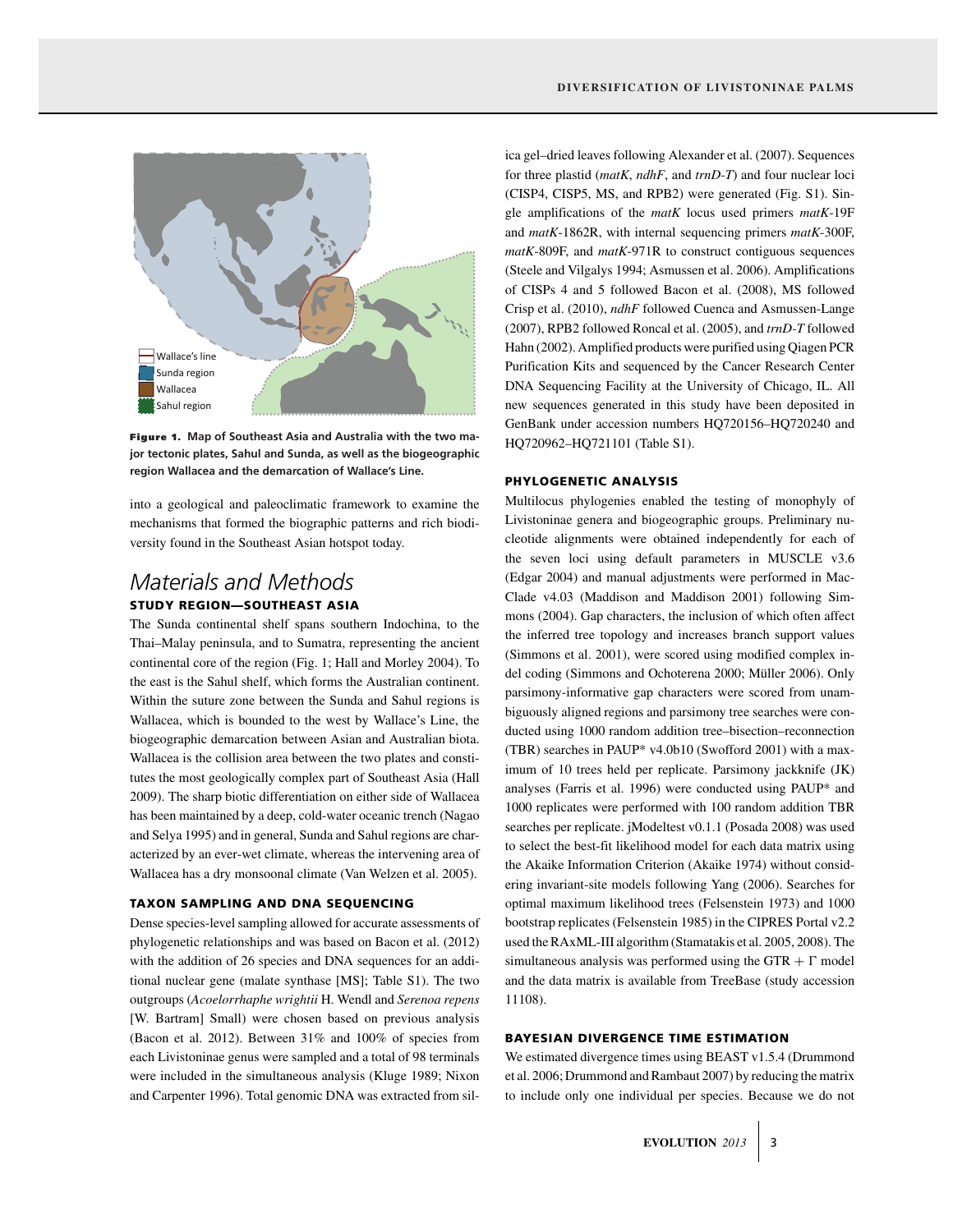know of any unambiguously identified fossils in Livistoninae, we used a secondary calibration point obtained from a broader study based on primary fossil calibrations (tribe Trachycarpeae; Bacon et al. 2012). A normal distribution for the secondary calibration point at the stem node of Livistoninae was implemented using a mean of 26 Ma and a 2.7 standard deviation of the prior to capture the variation around the mean (18–34 Ma Livistoninae stem age; Bacon et al. 2012). The normal distribution has been shown to be most appropriate for modeling secondary calibrations because it reflects the uncertainty in imported date estimates (Ho 2007; Ho and Phillips 2009).

The data were partitioned by locus to allow for variation in substitution models, which can alleviate or remove the impact of saturation caused by using relatively older fossils for inferences directed at more recently evolved nodes (sensu Ho et al. 2005). The analysis was run using an uncorrelated lognormal molecular clock model, a Yule pure birth speciation model with no starting tree, the GTR  $+ \Gamma$  model of nucleotide substitution with four rate categories, and the default operator. The Markov chains were run for 50 million generations and repeated 10 times to test for Markov Chain Monte Carlo chain convergence and to ensure effective sample sizes exceeded 200. After verifying that chains had reached stationarity in Tracer v1.5, 10% was removed as burnin and BEAST log files were combined in LogCombiner v1.5.4. Tree files were combined to estimate median node height and the 95% highest posterior density (HPD) in TreeAnnotator v1.5.4.

### **BIOGEOGRAPHICAL RECONSTRUCTIONS**

To test whether disparity in species diversity is due to the history of migration, we estimated the number of dispersal and vicariance events along phylogenetic branches and the historical biogeography of Livistoninae. Ancestral range patterns were inferred using five geographic areas: (A) southeastern North America; (B) Africa and Arabia; (C) eastern Asia (India to Thailand, excluding the peninsular region), China (including Hainan), and Japan; (D) west of Wallace's Line (peninsular Thailand and the Philippines to Borneo), (E) east of Wallace's Line (Sulawesi, New Guinea, and Australia to Vanuatu). We separated continental (C) from insular (D) areas of Sunda to account for the high amounts of geological change in D. Biogeographic areas were delimited based on areas of endemism in the tribe while also minimizing the total number of areas and the number of polymorphic distributions (Sanmartín and Ronquist 2004). Geographic areas were also set up to allow for explicit hypothesis testing of dispersal and its effects on diversification rates where area D is west and area E is east of Wallace's Line. In applying character-state reconstruction methods to ancestral distributions, we coded geographic ranges as discrete, multistate characters that allowed for ranges spanning more than one of these five geographic areas (e.g., Hardy and Linder 2005). was implemented using the dispersal–extinction–cladogenesis model (DEC; Ree et al. 2005) in Lagrange build 20120508 (Ree and Smith 2008a). DEC has been shown to be a robust model of inferring historical biogeography because it can incorporate parameters such as divergence time estimates, dispersal capacities, extinction rates, and paleogeographic information between regions in geological time (Ree and Smith 2008b). Lagrange estimates the relative likelihood of each possible ancestral range at each node, given a particular probability of dispersal and extinction. The evolution of geographic range was simulated using a rate matrix method that exponentiates branch-specific transition probabilities and enabled the likelihood of the observed species distributions to be evaluated for a given phylogeny. We used the ultrametric tree generated by BEAST to infer ancestral distributions with default parameters for extinction rates and an equal rate for dispersal capacity among all areas in the analysis. The statistical support for biogeographic reconstructions is defined by its relative probability (fraction of the global likelihood).

A likelihood framework for examining historical range shifts

## **LIKELIHOOD ESTIMATION OF DIVERSIFICATION RATES**

To test whether shifts in diversification rates may have contributed to the geographic and taxonomic disparities of species diversity, we fit models of diversification to the consensus phylogeny of Livistoninae inferred with BEAST using the R functions provided as supplementary information in Morlon et al. (2011) and others (H. Morlon, pers. comm. 2012). Outgroups were removed and the tree was reduced to include only one individual per species (Rabosky 2006), resulting in a tree with 74 terminals.

We fit models of diversification to the Livistoninae phylogeny with speciation and extinction rates being constant ( $\lambda_0$ ,  $\mu_0$ ) or being allowed to vary linearly  $[\lambda(t) = \lambda_0 + \lambda t, \mu(t) = \mu_0 +$  $μt]$  or exponentially  $[λ(t) = λ_0 e^{\alpha t}, μ(t) = μ_0 e^{\beta t}]$  through time. Given the location of the reconstructed migration events on the phylogeny and given that *Licuala*, *Livistona*, and *Saribus* are the three most diverse genera in the Livistoninae, we then fit diversification models where the speciation and extinction rates could vary among lineages, and be constant or vary through time. In particular, we compared the likelihoods of models with shifts in diversification rates that were associated with the taxonomic identity of the lineages (i.e., different rates for *Licuala*, *Livistona*, and *Saribus*), their extant biogeographic distribution (i.e., within Sahul or outside of Sahul), or a combination of both. Therefore, the models with the most shifts included different speciation and extinction rates for the six following lineages: *Licuala* within Sahul, *Licuala* outside of Sahul, *Livistona* within Sahul*, Livistona* outside of Sahul, *Saribus* within Sahul, and other lineages (model "A" in Table 1). In total, we assessed 17 hypotheses characterized by zero to five shifts in diversification rate located at the nodes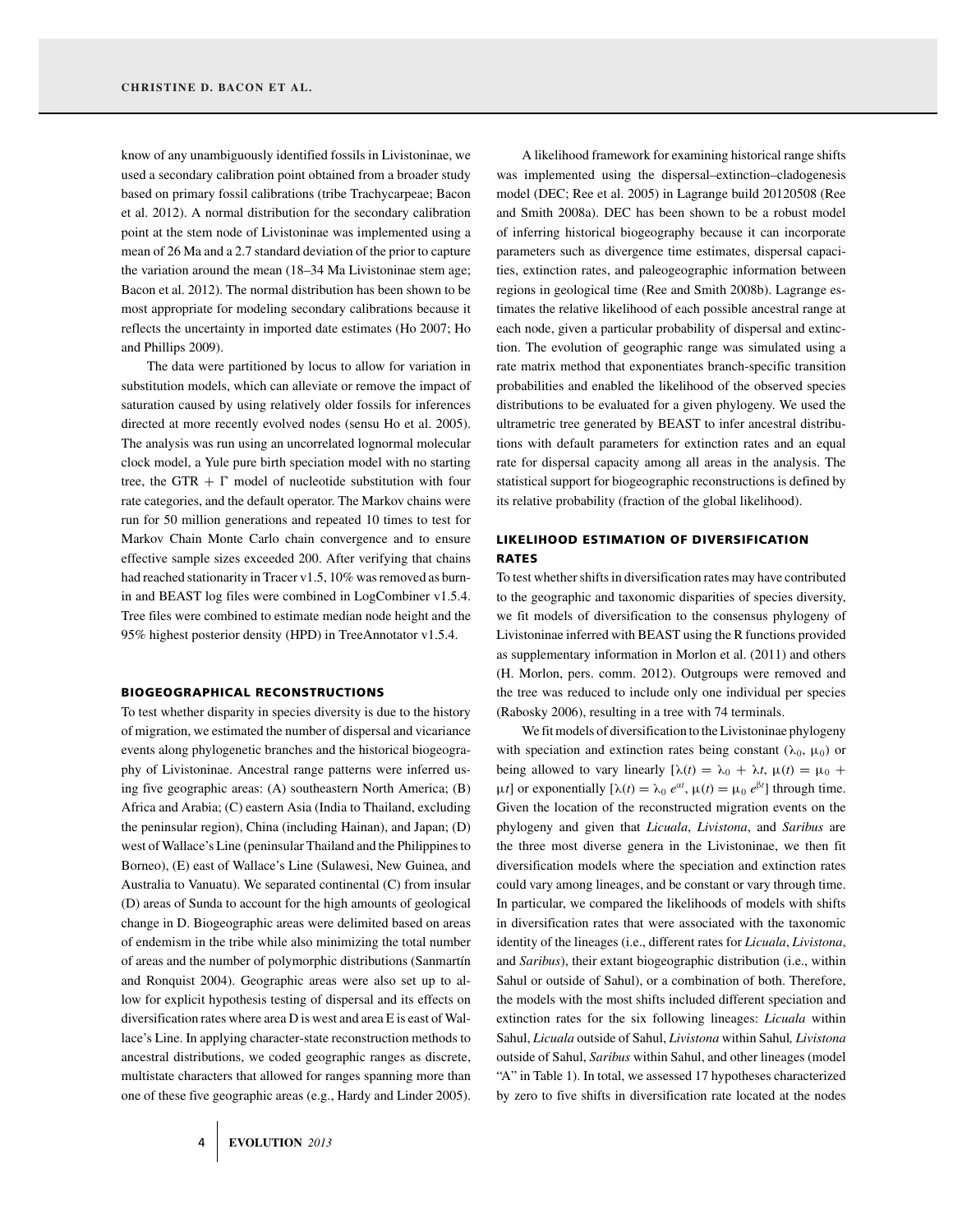| Johannesteijsmannia. |                  |         |                          |           |           |         |                |               |                                                  |      |                                                                                                                                                                                                                                                                       |                                        |                |
|----------------------|------------------|---------|--------------------------|-----------|-----------|---------|----------------|---------------|--------------------------------------------------|------|-----------------------------------------------------------------------------------------------------------------------------------------------------------------------------------------------------------------------------------------------------------------------|----------------------------------------|----------------|
|                      |                  |         |                          |           |           |         |                | Others (Pho., |                                                  |      |                                                                                                                                                                                                                                                                       |                                        | Ranks from     |
|                      |                  | Sahul   | Other                    | Sahul     | ther<br>Ò | Sahul   | Other          | Lanonia,      |                                                  |      | Akaike                                                                                                                                                                                                                                                                |                                        | simulated      |
| Model                | k                | Licuala | Other                    | Livistona | Livistona | Saribus | <b>Saribus</b> | $John$ .)     | LogLik                                           | AICc | weights                                                                                                                                                                                                                                                               | Ranks                                  | phylogenies    |
| ⋖                    | ७                | ದ       | $\overline{\phantom{0}}$ | ပ         |           |         |                |               | $-194.47$                                        |      | 0.116<br>0.218                                                                                                                                                                                                                                                        |                                        |                |
|                      | n                |         |                          |           | 60        |         |                |               | $-195.15$                                        |      |                                                                                                                                                                                                                                                                       |                                        |                |
|                      |                  | ದ       |                          |           |           |         |                |               | $-197.06$                                        |      |                                                                                                                                                                                                                                                                       | $\overline{10}$                        |                |
|                      | 5                | ದ       |                          |           |           |         |                |               | $-196.36$                                        |      |                                                                                                                                                                                                                                                                       | $\circ$                                |                |
| Ш                    |                  |         |                          |           |           |         |                |               | $-197.46$<br>$-197.16$                           |      |                                                                                                                                                                                                                                                                       | $\overline{r}$ +                       | ≘              |
| 匚                    | 4                | ದ       | ◠                        | ပ         | ≚         |         |                |               |                                                  |      |                                                                                                                                                                                                                                                                       |                                        |                |
| ↺                    |                  |         |                          | 둅         | Ξ         |         |                |               |                                                  |      |                                                                                                                                                                                                                                                                       |                                        |                |
| Ξ                    |                  | ದ       | c                        | p         |           |         |                |               | $-201.45$<br>$-201.89$                           |      | $\begin{array}{l} 0.026\\ 0.065\\ 0.064\\ 0.107\\ 0.001\\ 0.003\\ 0.003\\ 0.003\\ 0.003\\ 0.003\\ 0.003\\ 0.0002\\ 0.002\\ 0.003\\ 0.003\\ 0.003\\ 0.003\\ 0.003\\ 0.003\\ 0.003\\ 0.003\\ 0.003\\ 0.003\\ 0.003\\ 0.003\\ 0.003\\ 0.003\\ 0.003\\ 0.003\\ 0.003\\ 0$ | $\begin{array}{c} 14 \\ 1 \end{array}$ |                |
|                      |                  | ヮ       |                          | ပ         |           |         |                |               |                                                  |      |                                                                                                                                                                                                                                                                       |                                        | 13             |
|                      |                  |         | C                        |           |           |         |                |               |                                                  |      |                                                                                                                                                                                                                                                                       |                                        | $\overline{a}$ |
| ⊻                    |                  |         | ⊂                        |           | ЬΩ        |         |                |               | $-201.69$<br>$-197.05$<br>$-197.72$<br>$-198.83$ |      |                                                                                                                                                                                                                                                                       | 500                                    |                |
|                      |                  |         |                          |           |           |         |                |               |                                                  |      |                                                                                                                                                                                                                                                                       |                                        | 12             |
| ⋝                    | 4                | S       | s                        | s         | s         |         | n              |               | $-206.06$<br>$-203.84$                           |      |                                                                                                                                                                                                                                                                       | $\frac{17}{15}$                        | 14             |
| Z                    |                  |         |                          |           |           |         |                |               |                                                  |      |                                                                                                                                                                                                                                                                       |                                        |                |
|                      | $\mathrel{\sim}$ |         |                          | ပ         |           |         |                |               | $-203.54$                                        |      |                                                                                                                                                                                                                                                                       |                                        | 17             |
| ≏                    |                  |         |                          |           |           |         |                |               | $-200.03$                                        |      |                                                                                                                                                                                                                                                                       |                                        | 15             |
|                      |                  |         |                          |           |           |         |                |               | $-206.07$                                        |      | 0.001                                                                                                                                                                                                                                                                 | $\overline{16}$                        | 16             |

Table 1. List of diversification models (uppercase letters, A-Q) fitted to the Livistoninae phylogeny. The log-likelihood (LogLik) and corrected Akaike information criterion (AICc) are reported for the models fitted on the incomplete phylogeny. *k* is the number of subtrees on which diversification rates were estimated for each model. The lowercase letters (a-v) show lineages on which the diversification rates were estimated. For instance, model "P" is characterized by one rate for lineages within Sahul (denoted by r) and one rate for lineages outside of Sahul (denoted by "i"). Models are ranked based on their AICc scores. Akaike weights are calculated from the AICc scores. Pho. = Pholidocarpus; Johan. = Table 1. List of diversification models (uppercase letters, A-Q) fitted to the Livistoninae phylogeny. The log-likelihood (LogLik) and corrected Akaike information criterion (AICc) are reported for the models fitted on the incomplete phylogeny. A is the number of subtrees on which diversification rates were estimated for each model. The lowercase letters (a-v) show lineages on which the diversification rates were estimated. For instance, model "P" is characterized by one rate for lineages within Sahul (denoted by r) and one rate for lineages outside of Sahul (denoted by "j"). Models are ranked based on their AlCc scores. Akaike weights are calculated from the AlCc scores. Pho. = Pholidocarpus; Johan. =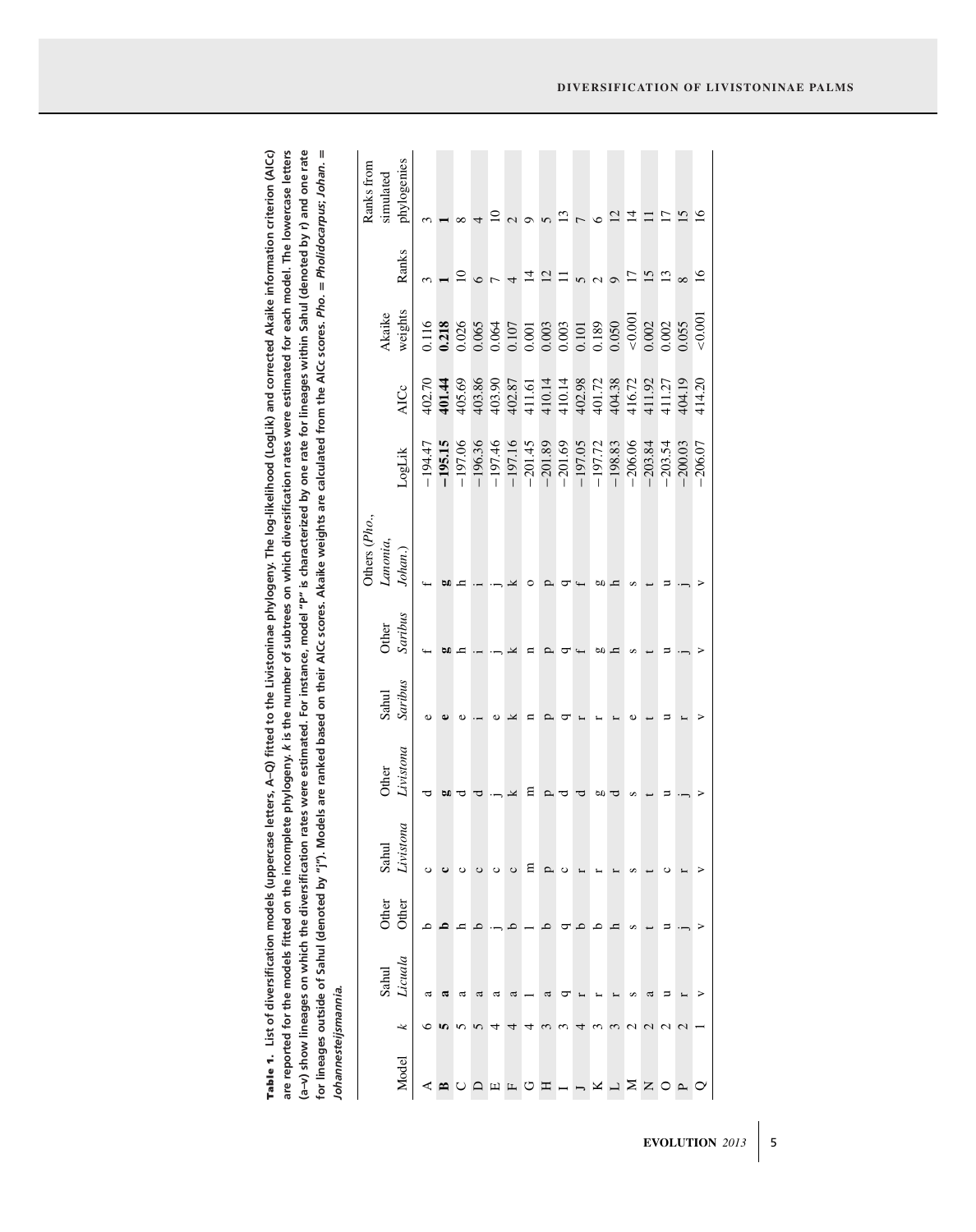corresponding to the three genera and their extant biogeographic distribution.

We assessed the fit of the models based on their corrected Akaike information criterion (AICc) value (see Morlon et al. 2011). We used this criterion (1) to select the most likely mode of diversification (pure-birth or birth-death; constant or time varying) for each subtree on which the speciation and extinction rates were estimated (lower-case letters "a" through "v" in Table 1); (2) to determine whether models that included shifts in diversification rates during the radiation of the Livistoninae were more likely (uppercase letters "A" though "Q" in Table 1). To ensure that the maximum likelihood optimizations were converging on stable solutions, we tested several combinations of starting parameters for each of the diversification rate estimations.

We assigned missing taxa to the phylogeny using the best estimate of the total number of species in each group based on morphology, published and unpublished work, recent field expeditions, and the World Checklist of Palms (http://apps.kew.org/ wcsp/home.do). The proportion of sampled species for each subtree on which diversification rate estimations were performed was calculated based on these assignments. The fraction of missing species is accounted for in the likelihood formulation providing unbaised estimates of the diversification rates if the missing species represent a random sample of the species pool. Given that the unsampled species in our phylogeny do not represent a random sample of the species pool, we tested whether this violation of the assumptions affected our conclusions. To this end, we generated 500 phylogenies that included the missing species by grafting random phylogenies for each group of missing species onto the tree used in our previous analysis, based on the species assignments. As constant pure-birth diversification models were always favored when estimated on the incomplete phylogeny (see Results), we fit constant pure-birth models on the subtrees corresponding to each of the 17 hypotheses of shifts in diversification rates on the simulated phylogenies. These hypotheses were then ranked based on the sum of the ranks obtained for each one of the 500 simulated phylogenies according to their AICc scores. All the diversification analyses were performed in R 2.15.0 (R Core Team 2012) using the ape (Paradis et al. 2004), multicore (Urbanek 2011), doMC (Revolution Analytics 2012), and phylobase (Bolker et al. 2011) packages.

# *Results* **GENE TREE INCONGRUENCE AND SYSTEMATICS OF LIVISTONINAE**

Parsimony and maximum likelihood analyses similarly resolved relationships across loci although incongruence was detected for intergeneric relationships in three of the seven gene trees (Fig. S1). The CISP4, *matK*, and RPB2 gene trees show differences in the

position of *Pholidocarpus* and *Livistona*. In the CISP4 gene tree *Pholidocarpus* is resolved as sister to *Lanonia* and *Pholidocarpus* + *Lanonia* are nested within a polytomy also encompassing *Johannesteijsmannia*, *Saribus*, and *Licuala*. In the *matK*gene tree, *Pholidocarpus* is resolved outside of the subtribe and in contrast to both the CISP4 and *matK* gene trees, the RPB2 gene tree resolved *Pholidocarpus* in a clade with *Licuala* and *Saribus*. In the simultaneous analysis, *Lanonia* is resolved as sister to *Johannesteijsmannia*, which together are sister to *Saribus*, *Licuala*, and *Pholidocarpus* (Figs. S2 and S3). Furthermore, the partitioned Bayesian analysis (BEAST) resolved the same topology with similar branch-support values as the likelihood and parsimony simultaneous analyses (*Lanonia* and *Johannesteijsmannia* are sister with 1.0 PP). Despite these incongruences, our sampling of one or two individuals per species and seven loci is insufficient to determine the coalescent species tree for Livisontinae (sensu Fig. 10.7 in Knowles 2010). In agreement with previous studies (Asmussen and Chase 2001; Asmussen et al. 2006; Baker et al. 2009; Bacon et al. 2012), Livistoninae was highly supported as monophyletic (Figs. S1–S3). Each of the Livistoninae genera was resolved as monophyletic and highly supported (Figs. S2 and S3) and our results also corroborate the recent recognition of *Lanonia*, a new genus of palms (Henderson and Bacon 2011).

### **DIVERGENCE TIMES IN LIVISTONINAE**

Two metrics were used to evaluate the appropriateness of assuming a model of uncorrelated rates of molecular evolution when estimating divergence times. First, the covariance statistic was examined in Tracer v1.5, which provides an approximation of phylogenetic autocorrelation of molecular rates. The distribution for this analysis centers on zero ( $P = -0.0414$ , 95% HPD of <sup>−</sup>0.1713 to 8.4707E−2], indicating that there is no support for molecular rates to be inherited from parent to child nodes across the entire phylogeny. Second, the coefficient of variation was also examined in Tracer, which measures the proportion of the variation in molecular rates surrounding the mean. The distribution of possible coefficients of variation is centered far from zero (0.5495 with 95% HPD of 0.4 to 0.7068), suggesting that rates vary more than 55% about the mean and is indicative of the extreme rate heterogeneity that was specifically accounted for in the model. Our results indicate that the crown group of Livistoninae originated at ca. 24 Ma (Fig. 2; Table S2; 95% HPD of 16.1–28.5 Ma,  $PP = 1.0$ ). The three genera with distributions across Wallace's Line had monophyletic crown groups that originated between ca. 12 and 15.5 Ma and are the three oldest crown ages in the phylogeny. Despite this, the highest species diversity is in *Licuala*, which did not have the oldest inferred age of the clades that crossed Wallace's Line.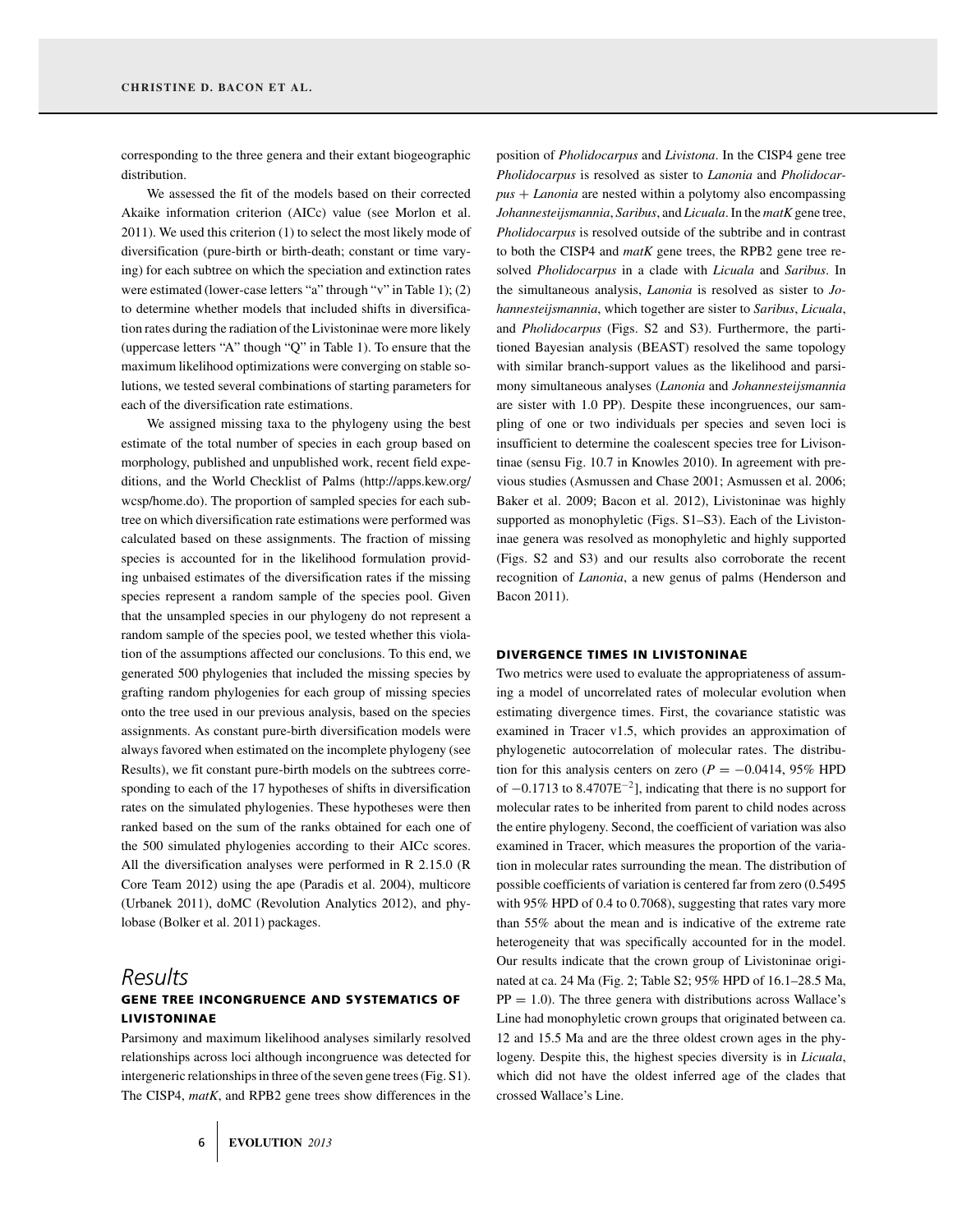

**Figure 2. The maximum clade credibility tree from the Bayesian-divergence-time analysis with the biogeographical reconstruction produced from ancestral range analysis, where uncertainty in reconstructions is described in Table S3. The HPD range for each major clade supported with greater than 0.5 posterior probability is indicated with node bars. The five biogeographic regions are color coded and mapped to their geographic position where circles at nodes with two colors represent polymorphic distributions. The black line in the two lower maps represents Wallace's Line. Yellow branches for the three instances of successful dispersal across Wallace's Line and occur between ca. 3.2–12 Ma, which is highlighted in gray.** *Pholidocarpus* **and** *Johannesteijsmannia* **are abbreviated as Pho and Joh, respectively and the portrait of A. R. Wallace is adapted from** *Popular Science Monthly* **11 (1877).**

#### **BIOGEOGRAPHICAL RECONSTRUCTIONS**

Estimation of historical ranges and biogeographical events (e.g., dispersal, vicariance) allowed for the localization of ancestral lineages in geographical space. Coding of the distributions required scoring the following five species as polymorphic: one (*Saribus* *rotundifolius*) that is found from Borneo to New Guinea (areas D and E) and four others (*Licuala paludosa*, *L. spinosa*, *Livistona saribus*, and *L. jenkinsiana*) that are found in both eastern Asia and Peninsular Thailand and the Philippines to Borneo and Java (areas C and D). The nodes of interest with likelihood scores that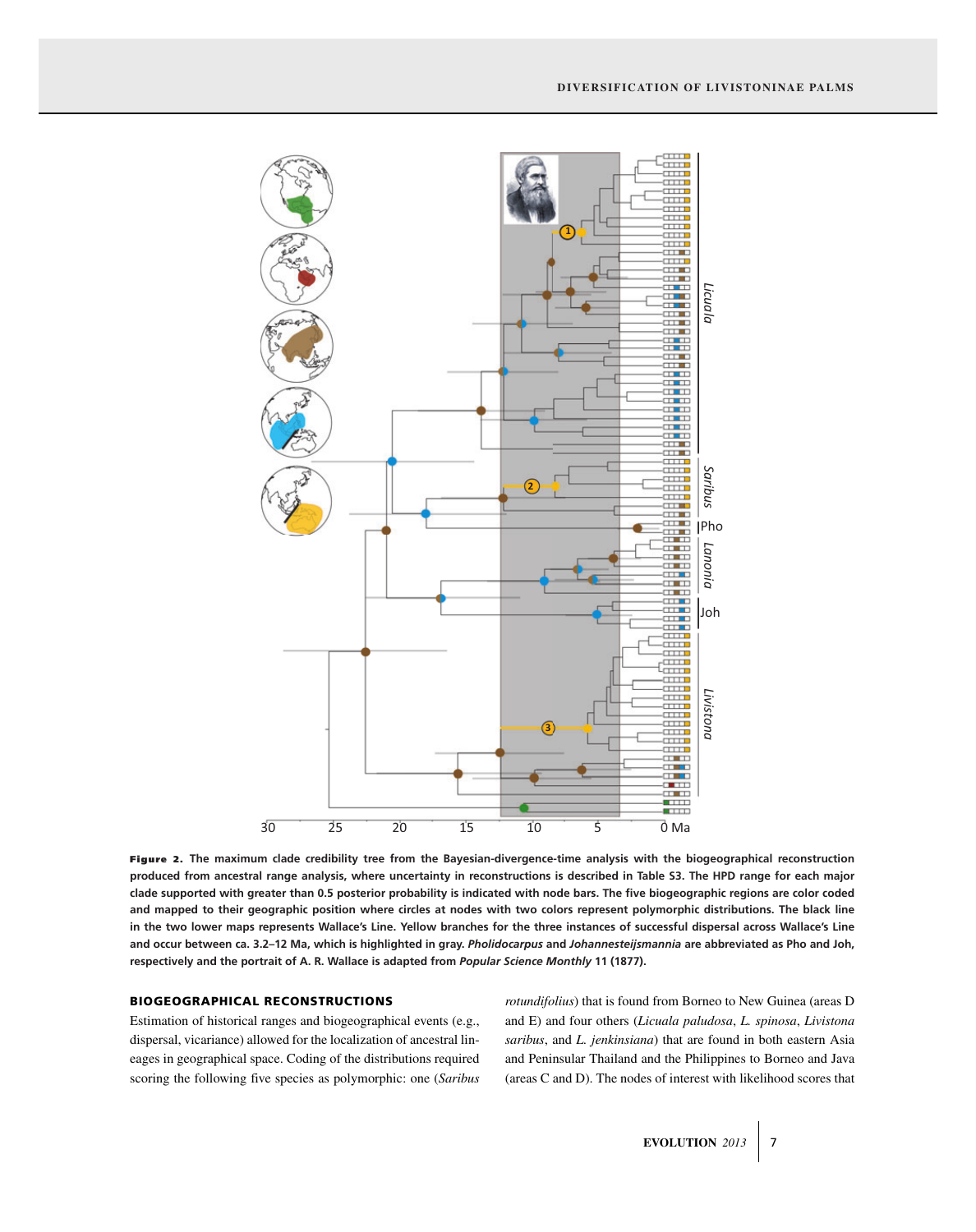were not significantly different between reconstructions (within −2 ln *L*; Ree and Smith 2008b) are shown in Table S3. The "widespread ancestor problem" (Ree et al. 2005) was not detected in the Livistoninae biogeographic reconstructions and only six internal nodes were reconstructed as ranging in more than one area (Fig. 2).

The backbone of the Livistoninae tree is inferred to have ancestral distributions in eastern Asia (area C; Fig. 2). All other Livistoninae genera are inferred to have either an eastern Asian or Sunda origin (area D). From the consensus scenario of range inheritance in Livistoninae 15 instances of dispersal, 13 local extinctions, and two vicariance events were reconstructed. Five instances of dispersal were reconstructed from the Sunda region across Wallace's Line into the Sahul region, all of which were inferred in *Licuala*, *Livistona*, and *Saribus*. Despite this, only three dispersal events resulted in further diversification (nodes 1–3 respectively; Fig. 2). The number of biogeographic events per genus that crossed Wallace's Line also lends support to the hypothesis that the history of migration may factor into species richness patterns. No events were inferred to have occurred in the crown lineages of *Pholidocarpus* and *Johannesteijsmannia*, whereas *Lanonia* had three, *Saribus* four, *Livistona* six, and *Licuala* had 12 events inferred.

### **DIVERSIFICATION RATE SHIFTS IN LIVISTONINAE**

For each diversification rate estimation (lowercase letters "a" through "v"; Table 1), pure-birth models with constant rate through time were consistently favored based on their AICc values. Models that included shifts in diversification rates were generally favored over the model with a single diversification rate for the entire Livistoninae phylogeny (model "Q" ranked 16 out of 17 models for both the incomplete phylogeny and the simulated phylogenies; Table 1), indicating that rates of diversification are heterogeneous among Livistoninae lineages. The model with the best AICc score included five diversification rates: *Licuala* within Sahul, *Licuala* outside Sahul, *Livistona* within Sahul, *Saribus* within Sahul, other species (*Livistona* outside Sahul, *Saribus* outside Sahul, *Johannesteijsmannia*, *Pholidocarpus*, and *Lanonia*; Table 1; Fig. 3). More generally, models that included different diversification rates for a combination of taxonomic identity and biogeographic origin had better AICc scores than models with different diversification rates based solely on taxonomic identity (model "G" ranked 14 and 9 for the incomplete phylogeny and the simulated phylogenies, respectively) or biogeographic origin (model "P" ranked 8 and 15; Table 1).

Using either the incomplete phylogeny or the simulated phylogenies, the model of diversification that fit the data best inferred five diversification rates with three shifts that corresponded to the crossing of Wallace's line, as well as one shift for *Licuala* found outside of Sahul (model "B"; Table 1). This model was

The pure-birth speciation rates for model "B" estimated on either the incomplete phylogeny or the simulated phylogenies are higher after crossing Wallace's Line than the rate for the ancestral lineages of *Licuala* and *Livistona* (1.4 and 1.7 times higher based on the estimates obtained from the simulated phylogenies, respectively; Fig. 3). The magnitude of the shift in speciation is less pronounced in *Saribus* and the direction of the shift is different whether it is estimated from the incomplete phylogeny (speciation rate increases from 0.146 to 0.152) or from the simulated phylogenies (speciation decreases from 0.183 to 0.161).

# *Discussion*

The potential explanations for broad-scale patterns in species richness may apply generally to disparities across smaller spatial scales. Despite this, explicit hypothesis testing to understand sharp differences in species diversity at a local-scale may lead to novel insights that can be applied to other regions and biogeographic patterns. In this study we focused on Southeast Asia and specifically the biogeographic pattern in species richness between the Sunda and Sahul regions. Based on the evidence from *Licuala*, *Livistona*, and *Saribus*, the distributions result from a few, relatively recent migration events across Wallace's Line followed by in situ diversification within the Sahul region. Furthermore, the biogeographic pattern is accentuated by the rapid diversification of *Licuala* and *Livistona*, and to some extant *Saribus* in the Sunda region. Although there are limitations to the method used (e.g., secondary age estimates, difficulties with diversification rate inference), our estimates, taken together, detect mechanisms of species diversification that correspond to the geological and climatic history of the region.

### **TAXONOMIC HYPOTHESES**

The monophyly of Livistoninae has been previously recognized, although intergeneric relationships within Livistoninae were poorly understood due to weak branch support (Asmussen and Chase 2001; Asmussen et al. 2006; Baker et al. 2009; Bacon et al. 2012). Our data indicate that *Livistona* is the earliest divergent genus in the tribe (Fig. S2) and corroborates previous results (Bacon et al. 2012). The CISP 5 gene tree resolved a nonmonophyletic *Livistona*, with *L. carinensis* separated from the rest of the genus by one poorly supported branch. In this study, the other six gene trees, each genome partition, the combined analysis, and the partitioned Bayesian analysis resolved a monophyletic *Livistona* (Fig. S2). Nonmonophyly of *Livistona* had been reported before (Crisp et al. 2010) and *L. carinensis* had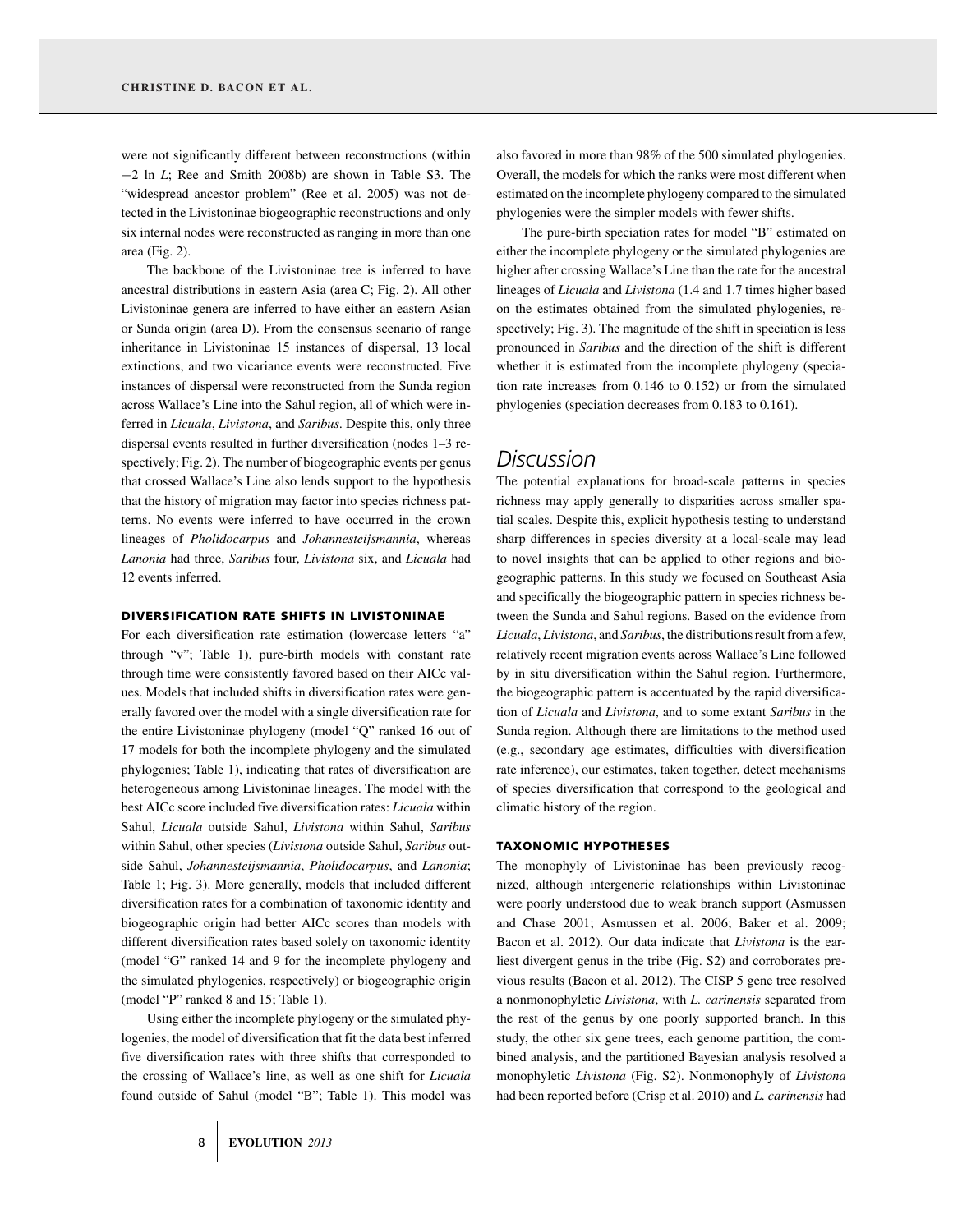

**Figure 3. Analysis of diversification rates in Livistoninae. Top: mean (solid line) and 95% confidence interval (dashed line) for the diversification rates from the best model estimated from the set of 500 simulated phylogenies (pure-birth models for each of the following lineages:** *Licuala* **within Sahul,** *Licuala* **outside of Sahul,** *Livistona* **within Sahul,** *Saribus* **within Sahul, other species). Bottom: phylogeny of the Livistoninae with the reconstructed successful instances of dispersal across Wallace's Line (circled 1– 3), bar plot showing the phylogenetic distribution and assignment of the unsampled species (species richness), the extant biogeographic origin of the species (using the same colors as in Fig. 2), and the different lineages being characterized by different diversification rates according to the best-fit model.**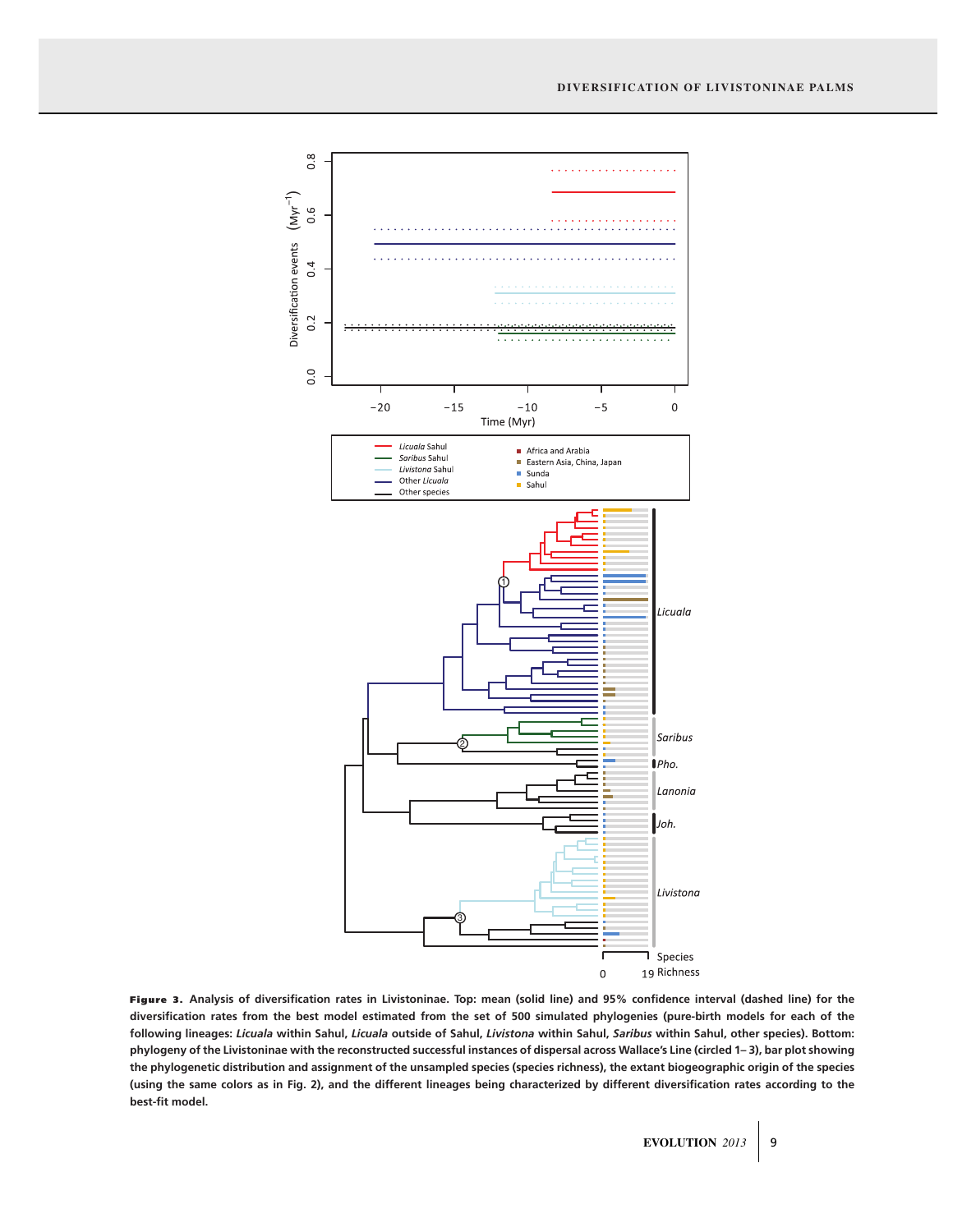been previously recognized as the separate genus *Wissmannia* until 1983 (Dransfield and Uhl 1983). Based on morphology and molecular results, *Livistona* is monophyletic and its distribution is likely relictual because of past climate changes and shifts in boreotropical forest distribution throughout the Miocene (Dransfield 1987; Bacon et al. 2012).

Outside of *Livistona* and sister to the rest of the Livistoninae, we resolved a sister relationship between *Johannesteijsmannia* and *Lanonia* (Fig. S2). Interspecific relationships of *Johannesteijsmannia* were poorly resolved in our analysis, with two nonexclusive species, potentially reflecting misidentifications in the field or with botanical garden material. The clade of *Saribus* + *Pholidocarpus* was resolved as sister to *Licuala* (Figs. S2 and S3). *Saribus* has recently been resurrected as a genus based on molecular and morphological data (Bacon et al. 2012) and is further supported in this study with the additional sampling of three other species (Fig. S2). *Licuala* is highly supported as monophyletic, although interspecific relationships are poorly resolved (Fig. S3). The following three major groups within *Licuala* were reconstructed: *L*. *longicalycata* + *L*. *mattanensis*, an Indochina grade, and an east-of-Wallace's-Line clade (clades A–C; Fig. S3).

### **TEMPORAL AND SPATIAL PATTERNS OF DIVERSIFICATION**

Although secondary calibration can be a potential source of estimation error (e.g., Graur and Martin 2004), our estimate was derived from a broader study based on robust fossil data and the uncertainty therein was incorporated in the credible interval at the stem node of Livistoninae (Bacon et al. 2012). Our results show that the dates estimated for Livistoninae correlate with the fossil history of the group. For example, the Australian Oligocene (26.5–28 Ma) trunk fossil *Palmoxylon queenslandicum* is suggested to resemble *Livistona* and *Licuala* (Conran and Rozefelds 2003). The divergence times estimated for Livistoninae diversification overlap with the estimated age of the *Palmoxylon* fossil substrate and the topological position of *Livistona* as the earliest divergent genus also substantiates our divergence time results. Furthermore, missing taxa could bias in the biogeographical reconstructions if they were concentrated in one region but all of the geographic regions used in the analysis were densely sampled within each of the clades inferred.

The mean age estimated for the crown node of the tribe was approximately 25 Ma (95% HPD: 19.64–30.39 Ma) and was reconstructed in eastern Asia (area C; Fig. 2). The origin of the tribe corresponds to one of the most important periods of plateboundary reorganization in the Cenozoic (formation of Southeast Asia at 20–30 Ma; Hall 1998). Our biogeographical reconstruction analysis suggests that the ancestors of modern Livistoninae dispersed into islands of the Sunda region five million years after lineage origination (∼16–21 Ma; Miocene; Fig. 2). Dispersal from eastern Asia to insular areas in Southeast Asia coincides with the timing of major tectonic activity and the collision between the Sunda and Sahul plates that caused continental fragments to be split off and be rearranged throughout the region (Hall 2002). After the Early Miocene rejuxtaposition of land and changes in sea level facilitated the dispersal of the terrestrial flora from Sunda (area D; Fig. 2) into Sahul areas (area E; Fig. 2). During this time period, the former oceanic barrier between the two continental shelves in Wallacea had been reduced and included several small islands that could serve as stepping stones for dispersal across Wallace's Line (Hall 2009).

### **DIVERSIFICATION IN LIVISTONINAE**

To test our hypothesis that dispersal across Wallace's Line increased diversification rates and consequently contributed to the disparity in species diversity across a narrow geographic area, a rate increase would need to be detected in the vicinity of at least one of the three instances of dispersal to the Sahul region (Fig. 2). Based on our diversification rate analysis, an increase in diversification rates was detected in at least two of the three genera that dispersed across Wallace's Line (Fig. 3). This increase in diversification rate therefore drove elevated numbers of species found on the eastern side of Wallace's Line. In addition, our results show no evidence for dispersal between major geographic areas in *Lanonia*, *Johannesteijsmannia*, and *Pholidocarpus*, whereas *Licuala*, *Livistona*, and *Saribus* experienced range expansions into the Sahul regions of New Guinea and Australia to Vanuatu (area E; Fig. 2).

The Livistoninae lineages that crossed Wallace's Line all generally share similar dispersal-related morphological characteristics: fruits that are small in size (<1.5 cm; Henderson 2009) are brightly colored (red in *Licuala*, blue to purple in *Livistona*, orange to red in *Saribus*) and are inferred to be bird dispersed and have high dispersal capability (Dowe 2009). In contrast, those Livistoninae lineages that remained in the Sunda region have low dispersal ability (e.g., *Johannesteijsmannia, Pholidocarpus*) with large, green to brown fruits that are likely mammal dispersed (3.5–12 cm; Zona and Henderson 1989).

Shifts in diversification rate are attributed to both intrinsic (i.e., morphological innovations) and extrinsic correlates (i.e., biotic and abiotic factors) by changing the direction and / or the speed of diversification (e.g., Forest et al. 2007; Moore and Donoghue 2007; Rabosky 2009; Rabosky and Glor 2010; Wagner et al. 2012). The results of our study indicate that both interact to generate the unusual diversity pattern exhibited in Livistoninae. For instance, the best-fit diversification model supports the hypothesis that recent diversification in *Licuala* is characterized by a higher speciation rate compared to its ancestral lineage, which further increased after dispersing into the Sahul region. The highly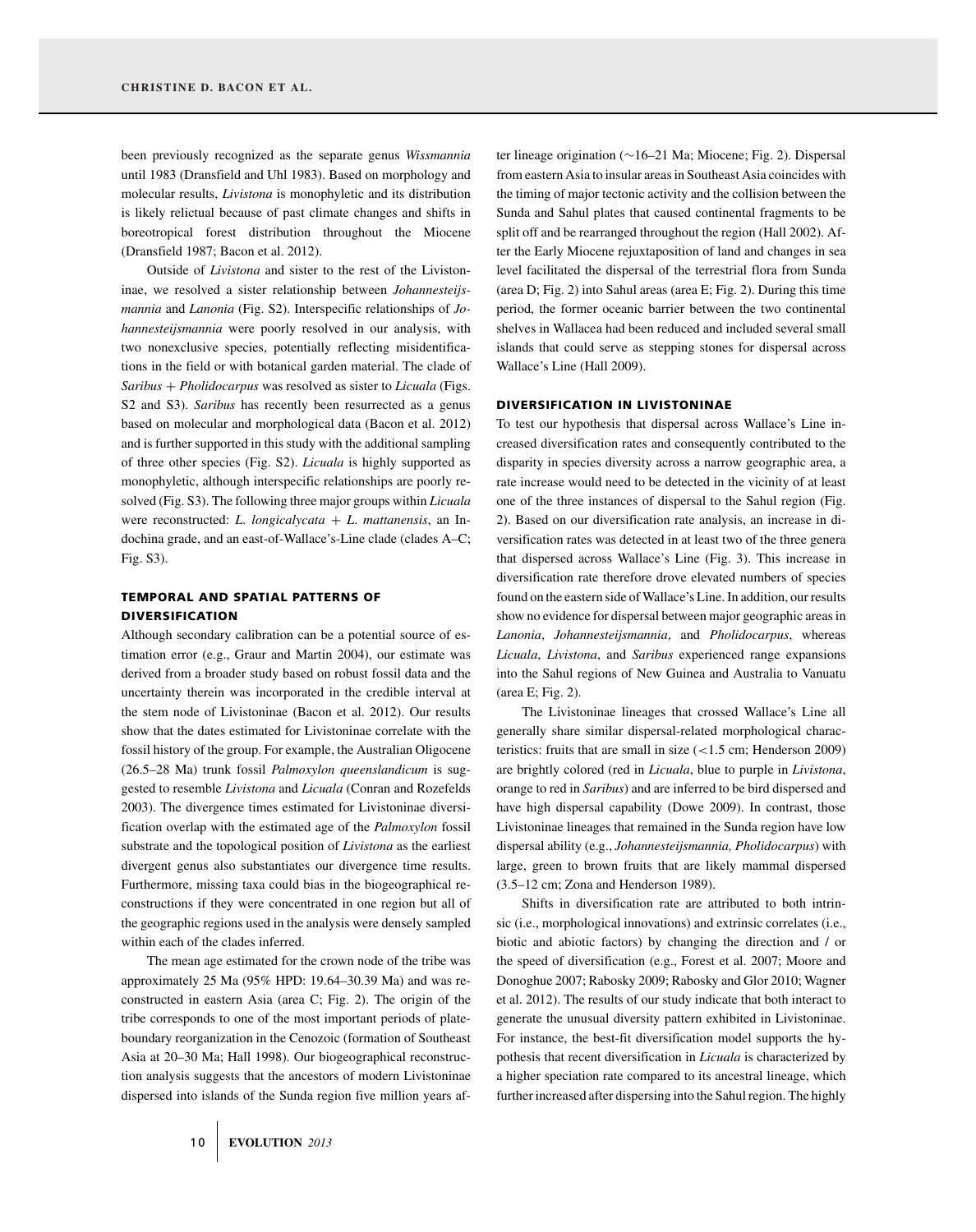dynamic nature of terrestrial habitats in Southeast Asia over the last 10 Ma, and in particular the uplift of the New Guinean highlands in the last 5 Ma, has most likely generated multiple opportunities for speciation (Hall 2009), and the higher dispersal abilities of *Licuala*, *Livistona*, and *Saribus* further contributed to the colonization of these novel habitats. However, understanding why New Guinea *Licuala* exhibit elevated diversification would require a detailed analysis including both fine-scale distributional data and morphological data to test for a correlation between diversification and dispersal abilities.

### **WALLACE'S LINE AND PALM DISTRIBUTIONS**

Dransfield (1981) first reported the unusual patterns of species distributions in Southeast Asian Livistoninae with high species richnesses in Sunda and Sahul and lower richness in Wallacea. Dransfield hypothesized that this pattern of species diversity, which he referred to as bicentric, was caused by a combination of post-Miocene migrations from the west and possibly the east (but see Dransfield 1987), and Pleistocene climatic changes that increased extinction rates in Wallacea. Three instances of dispersal were reconstructed from the Sunda region across Wallace's Line into the Sahul region (area E; Fig. 2) indicating that *Licuala, Livistona,* and *Saribus* ancestors most likely colonized Southeast Asia from the west (Fig. 2) and refutes the idea that the group colonized the region on two fronts. No dispersals out of the Sahul region were inferred in Livistoninae, which may reflect the inability for long-distance dispersal further east to the smaller island chains such as Fiji, French Polynesia, and Hawaii.

Recent stable isotope data have shown that islands in Southeast Asia experienced a severe dry period in the Pleistocene that likely caused major forest contractions (∼125 Ka; Bird et al. 2005; Wurster et al. 2010). These dry conditions may have been unfavorable for palm lineages (Bjorholm et al. 2006), leading to their extinction and potentially affecting the biogeographic pattern seen in the Livistoninae. Despite this, we did not detect any significant declines in the diversification rate that could be attributed to extinctions caused by climatic affects. Other ecological factors may also have contributed to the lower diversity in Wallacea, such as species–area relationships and / or competition from ecologically similar species. Species–area relationships in geologically complex systems such as Southeast Asia are difficult to parse, but low species richness in Wallacea could also simply be due to its smaller geographic area (e.g., MacArthur and Wilson 1967) and the fragmented nature of the insular habitats (e.g., the Celebes), which compose Wallacea. Southeast Asia, specifically Malesia, harbors the highest percent of global palm diversity with 50 genera and 992 species in comparison to 65 and 16 genera and 730 and 65 species in South America and Africa, respectively (Baker and Couvreur 2012). From this striking diversity, Livistoninae lineages may have encountered ecologically similar

species (e.g., *Areca*, *Calyptroclayx*, *Iguanura*, *Nenga*, *Pinanga*, *Sommieria*) that impeded establishment due to resource limitation or led to competitive exclusion.

# *Conclusions*

On a general scale, our divergence time and historical biogeography results show a close correlation with geological events and climatic oscillations that have shaped current distributions. The fossil history and estimated divergence times for early divergent Livistoninae show the influence of tectonic activity at the Sunda and Sahul plate boundary and the dispersal of *Licuala* to New Guinea corresponds to the timing of island formation and mountain uplift. Plant lineages such as palms, legumes, and Annonaceae have been suggested to be excellent systems to understand the evolution of tropical forests because their physiological requirements largely restrict them to these biomes (Morley 2000) and have been fossilized in the earliest records of rainforests (e.g., Wing et al. 2009). Recent studies in *Pseudovaria* (Annonaceae) closely mirror the biogeographic movements (Su and Saunders 2010) of Livistoninae and are likely concordant with the evolutionary change of Southeast Asian rainforests as a whole.

Although Wallace's Line may be more strongly correlated with extant mammal diversity, we have shown here that it and net diversification rates played an important role in shaping palm distributions. We suggest that the dynamic history of Southeast Asia has generated innumerable opportunities for allopatric speciation and that comparisons with other Southeast Asian lineages should provide general understanding of these spectacular biogeographical patterns. Furthermore, to understand broader scale species diversity disparities, groups like palms may be an important element to reveal general patterns.

#### **ACKNOWLEDGMENTS**

We gratefully acknowledge financial support by the National Science Foundation (Doctoral Dissertation Improvement Grant DEB-1010731), the National Tropical Botanical Garden (McBryde Graduate Fellowship), the Montgomery Botanical Center (Research Associateship), and the American Philosophical Society Lewis and Clark Fund to CDB, The Colorado Alliance for Graduate Education and the Professoriate and the McNairs Scholar Programs to AMM, and the National Science Foundation (OISE-0512110), the John D. and Catherine T. MacArthur Foundation, the International Palm Society, a Fulbright Program Research Award, and the University of Aarhus Research Foundation to AJH. The diversification analyses were performed with the computational resources of the High-Performance Computing Center at the University of Florida. We thank W. Baker, C. Heatabun, J. Marcus, and J.-C. Pintaud for DNA samples; L. Tembrock for laboratory assistance; W. Baker, J. Dransfield, and D. Rabosky for helpful discussions; H. Morlon for providing code and guidance; and J. Paul, A. Barfod, and Luke Harmon for comments that greatly improved the manuscript.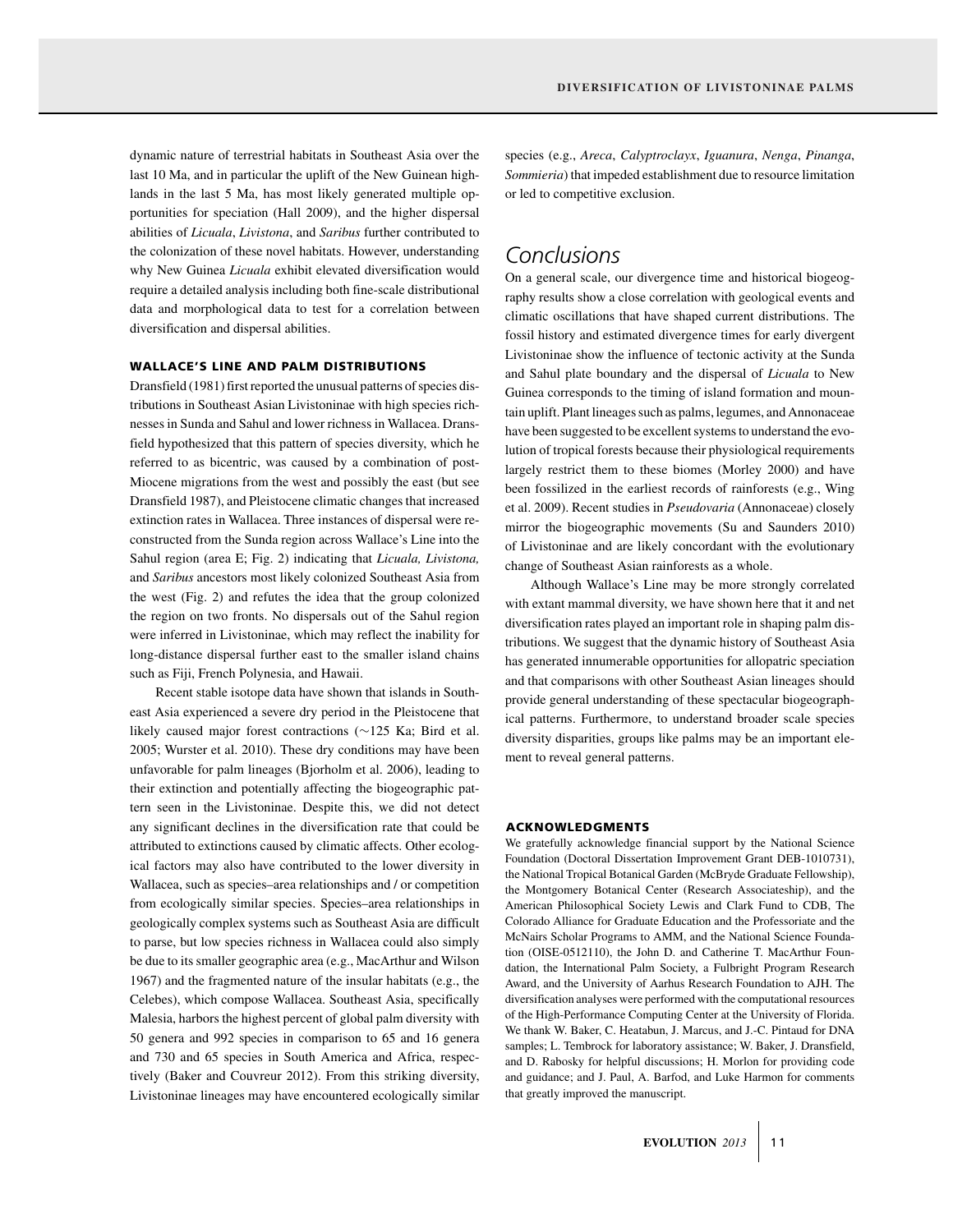#### **LITERATURE CITED**

- Akaike, H. 1974. A new look at the statistical model identification. IEEE Trans. Autom. Control 19:716–723.
- Alexander, P. J., R. Govindarajalu, C. D. Bacon, and C. D. Bailey. 2007. Recovery of plant DNA using a reciprocating saw and silica-based columns. Mol. Ecol. Notes 7:5–9.
- Asmussen, C. B., and M. W. Chase. 2001. Coding and noncoding plastid DNA in palm systematics. Am. J. Bot. 88:1103–1117.
- Asmussen, C. B., J. Dransfield, V. Deickmann, A. S. Barfod, J. C. Pintaud, and W. J. Baker. 2006. A new subfamily classification of the palm family (Arecaceae): evidence from plastid DNA. Bot. J. Linn. Soc. 151:15–38.
- Atkins, H., J. Preston, and Q. C. B. Cronk. 2008. A molecular test of Huxley's Line: *Cyrtandra* (Gesneriaceae) in Borneo and the Phillipines. Biol. J. Linn. Soc. 72:143–159.
- Bacon, C. D., and W. J. Baker. 2011. Saribus resurrected. PALMS 55:109–116.
- Bacon, C. D., F. A. Feltus, A. H. Paterson, and C. D. Bailey. 2008. Novel nuclear intron-spanning primers for Arecaceae evolutionary biology. Mol. Ecol. Res. 8:211–214.
- Bacon, C. D., W. J. Baker, and M. P. Simmons. 2012. Miocene dispersal drives island radiations in Trachycarpeae (Arecaceae/Palmae). Syst. Biol. 61:426–442.
- Baker, W. J., and T. L. P. Couvreur. 2012. Biogeography and distribution patterns of Southeast Asian palms. Pp. 164–190 *in* D. Gower, K. Johnson, J. E. Richardson, B. Rosen, L. Rüber, and S. Williams, eds. Biotic evolution and environmental change in Southeast Asia. Cambridge Univ. Press, Cambridge, U.K.
- Baker, W. J., M. J. E. Coode, J. Dransfield, S. Dransfield, M. M. Harley, P. Hoffmann, and R. J. Johns. 1998. Patterns of distribution of Malesian vascular plants. Pp. 243–258 *in* R. Hall and J. D. Holloway, eds. Biogeography and geological evolution of SE Asia. Backhuys Publishers, Leiden, NL.
- Baker, W. J., V. Savolainen, C. B. Asmussen-Lange, M. W. Chase, J. Dransfield, F. Forest, M. M. Harley, N. W. Uhl, and M. Wilkinson. 2009. Complete generic-level phylogenetic anlayses of palms (Arecaceae) with comparison of supertree and supermatrix approaches. Syst. Biol. 58:240–256.
- Baldwin, B. G., and M. J. Sanderson. 1998. Age and rate of diversification of the Hawaiian silversword alliance (Compositae). Proc. Natl. Acad. Sci. USA 95:9402–9406.
- Beck, J., I. J. Kitching, and K. E. Linsenmar. 2006. Wallace's line revisited: has vicariance or dispersal shaped the distribution of Malesian hawkmoths (Lepidoptera: Sphingidae). Biol. J. Linn. Soc. 89:455–469.
- Bird, M. I., D. Taylor, and C. Hunt. 2005. Palaeoenvironments on insular Southeast Asia during the Last Glacial Period: a savanna corridor in Sundaland? Quat. Sci. Rev. 24:2228–2242.
- Bjorholm, S., J. C. Svenning, W. J. Baker, F. Skov, and H. Balslev. 2006. Historical legacies in the geographical diversity patterns of New World palms (Arecaceae) subfamilies. Bot. J. Linnean Soc. 151:113–125.
- Bolker, B. M., M. Butler, P. Cowan, D. de Vienne, D. Eddelbuettel, M. Holder, T. Jombart, S. Kembel, F. Michonneau, D. Orme, et al. 2011. phylobase: Base package for phylogenetic structures and comparative data. R package version 0.6.3. Available via http://CRAN.R-project.org/package= phylobase.
- Conran, J. G., and A. C. Rosefelds. 2003. Palmoxylon queenlandicum: a premineralized Oligocene palm trunk from near Srongsure, southeastern Queensland. Acheringa 27:125–134.
- Crisp, M. D., Y. Isagi, Y. Kato, L. G. Cook, and D. M. J. S. Bowman. 2010. Livistona palms in Australia: ancient relics or opportunistic immigrants? Mol. Phylogenet. Evol. 54:512–523.
- Cuenca, A., and C. B. Asmussen-Lange. 2007. Phylogeny of the palm tribe Chamaedoreeae (Arecaceae) based on plastid DNA sequences. Mol. Phylogenet. Evol. 32:250–263.
- Darwin, C. R. 1859. The origin of species by means of natural selection, or the preservation of favored races in the struggle for life. John Murray, London, U.K.
- Dowe, J. L. 2009. A taxonomic account of *Livistona* R. Br. (Arecaceae). Gard. Bull. Singapore 60:185–344.
- Dransfield, J. 1981. Palms and Wallace's line. Pp. 43–56 *in* T. C. Whitmore, ed. Wallace's Line and plate tectonics. Clarendon Press, Oxford, U.K.
- -. 1987. Bicentric distributions in Malesia as exemplified by palms. Pp. 60–72 *in* T. C. Whitmore, ed. Biogeographical evolution of the Malay Archipelago. Clarendon Press, Oxford, U.K.
- Dransfield, J., and Uhl, N. 1983. *Wissmannia* reduced to *Livistona*. Kew Bulletin 38:199–200.
- Dransfield, J., N. Uhl, C. B. Asmussen, W. J. Baker, M. M. Harley, and C. E. Lewis. 2008. Genera Palmarum: the evolution and classification of palms. Kew Publishing, Richmond, U.K.
- Drummond, A. J., and A. Rambaut. 2007. BEAST: Bayesian evolutionary analysis by sampling trees. BMC Evol. Biol. 7:e214.
- Drummond, A. J., S. Y. W. Ho, M. J. Phillips, and A. Rambaut. 2006. Relaxed phylogenetic and dating with confidence. PLoS Biol. 4:699–710.
- Edgar, R. C. 2004. MUSCLE: multiple sequence alignment with high accuracy and high throughput. Nucleic Acids Res. 32:1792–1797.
- Esselstyn, J. A, R. M. Timm, and R. M. Brown. 2009. Do geological or climatic processes drive speciation in dynamic archipelagos? The tempo and mode of diversification in Southeast Asian shrews. Evolution 63: 2595–2610.
- Evans, B. J., R. M. Brown, J. A. McGuire, J. Supriatna, N. Andayani, A. Diesmos, D. Iskandar, D. J. Melnick, and D. C. Cannatella. 2003. Phylogenetic of fanged frogs: testing biogeographical hypotheses at the interface of the Asian and Australian faunal zones. Syst. Biol. 52:794–819.
- Farris, J. S., V. A. Albert, M. Källersjö, D. Lipscomb, and A. G. Kluge. 1996. Parsimony jackknifing outperforms neighbor-joining. Cladistics 12:99–124.
- Felsenstein, J. 1973. Maximum likelihood and minimum-steps methods for estimating evolutionary trees from data on continuous characters. Syst. Zool. 27:27–33.
- -. 1985. Confidence limits on phylogenies: an approach using the bootstrap. Evolution 39:783–791.
- Forest, F., M. W. Chase, C. Persson, P. Crane, and J. A. Hawkins. 2007. The role of biotic and abiotic factors in evolution of ant dispersal in the milkwort family (Polygalaceae). Evolution 61:1675–1694.
- Graur, D., and W. Martin. 2004. Reading the entrails of chickens: molecular timescales of evolution and the illusion of precision. Trends Genet. 20:80–86.
- Hahn, W. J. 2002. A phylogenetic analysis of the Arecoid line of palms based on plastid DNA sequence data. Mol. Phylogenet. Evol. 23:189–204.
- Hall, R. 1998. The plate tectonics of Cenozoic SE Asia and the distribution of land and sea. Pp. 99–131 *in* R. Hall and J.D. Holloway, eds. Biogeography and geological evolution of SE Asia. Backhuys Publishers, Leiden, NL.
	- -. 2002. Cenozoic geological and plate tectonic evolution of Southeast Asia and the Southwest Pacific: computer-based reconstructions, model and animations. J. Asian Earth Sci. 20:353–434.

-. 2009. Southeast Asia's changing palaeogeography. Blumea 54:148-161.

Hall, R., and C. K. Morley. 2004. Sundaland basins. AGU Geophys. Monogr. 149:55–85.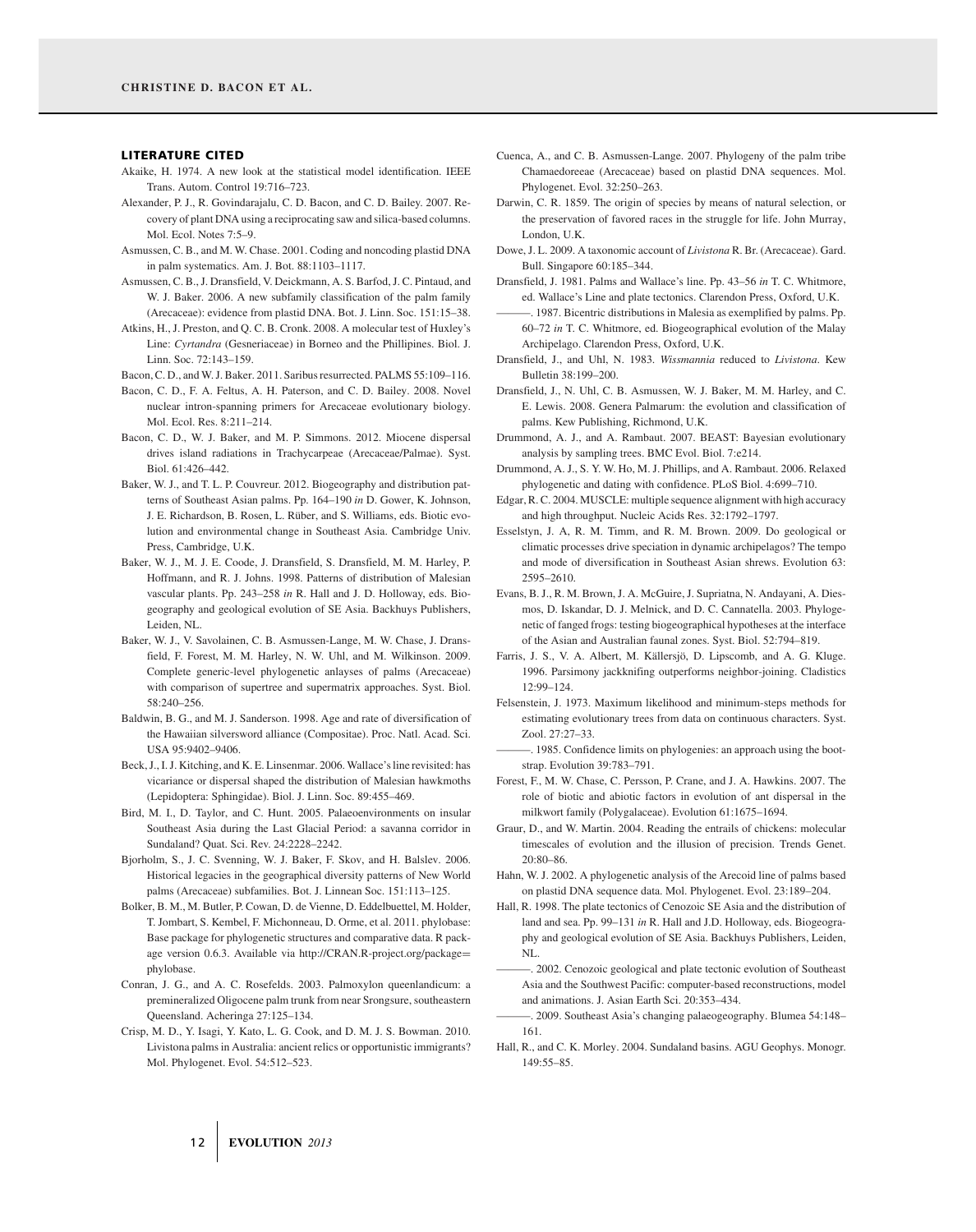- Hardy, C. R., and H. P. Linder. 2005. Interspecific variability and timing in ancestral ecology reconstruction: a test case from the Cape flora. Syst. Biol. 54:299–316.
- Henderson, A. J. 2009. Palms of Southern Asia. Princeton Univ. Press, Princeton, NJ.
- Henderson, A. J., and C. D. Bacon. 2011. Lanonia (Palmae), a new genus from Asia, with a revision of species. Syst. Bot. 36:922–932.
- Ho, S. Y. W. 2007. Calibrating molecular estimates of substitution rates and divergence times in birds. J. Avian Biol. 38:409–414.
- Ho, S. Y. W., and M. J. Phillips. 2009. Accounting for calibration uncertainty in phylogenetic estimates of evolutionary divergence times. Syst. Biol. 58:367–380.
- Ho, S. Y. W., M. J. Phillips, A. Cooper, and A. J. Drummond. 2005. Time dependancy of molecular rate estimates and systematic overestimation of recent divergence times. Mol. Biol. Evol. 22:1561–1568.
- Huxley, T. H. 1868. On the classification and distribution of the Alectromorphae and Heteromorphae. Proc. Zool. Soc. Lond. 1868:294–319.
- Kluge, A. G. 1989. A concern for evidence and a phylogenetic hypothesis for relationships among *Epicrates* (Boideae, Serpentes). Syst. Zool. 38:7– 25.
- Knowles, L. L. 2010. Sampling strategies for species tree estimation. Pp. 163– 172 *in*: L. L. Knowles and L. S. Kubatko, eds. Estimating species trees: practical and theoretical aspects. John Wiley & Sons, Inc., Hoboken, NJ.
- Losos, J. B., T. R. Jackman, A. Larson, K. de Queiroz, and L. Rodriguez-Schettino. 1998. Contingency and determinism in replicated adaptive radiations of island lizards. Science 279:2115–2118.
- Lydekker, R. 1896. A geographical history of mammals. Cambridge Univ. Press, Cambridge, U.K.
- MacArthur, R. H., and E. O. Wilson. 1967. The theory of island biogeography. Princeton Univ. Press, Princeton, NJ.
- Maddison, D. R., and W. P. Maddison. 2001. MacClade: analysis of phylogeny and character evolution version 4.03. Sinauer Associates, Sunderland, MA.
- Mayr, E. 1944. Wallace's line in the light of recent zoographic studies. Quart. Rev. Biol. 29:1–14.
- Mayr, E., and J. M. Diamond. 2001. The birds of northern Melanesia: speciation, ecology, and biogeography. Oxford Univ. Press, Oxford, U.K.
- Mercer, J. M., and V. L. Roth. 2003. The effects of Cenozoic global change on squirrel phylogeny. Science 299:1568–1572.
- Middlebach, G. G., D. W. Schemske, H. V. Cornell, A. P. Allan, J. M. Brown, M. B. Bush, S. P. Harrison, A. H. Hurlbert, N. Knowlton, H. A. Lessios, et al. 2007. Evolution and the latitudinal diversity gradient: speciation, extinction and biogeography. Ecol. Lett. 10:315–331.
- Moore, B. R., and M. J. Donoghue. 2007. Correlates of diversification in the plant clade Dispicales: geographic movement and evolutionary innovations. Am. Nat. 170:S28–S55.
- Moore, B. R., and M. J. Donoghue. 2009. A Bayesian approach for evaluating the impact of historical events on rates of diversification. Proc. Natl. Acad. Sci. USA 106:4307–4312.
- Morley, R. J. 2000. Origin and evolution of tropical rain forests. John Wiley and Sons Ltd., New York.
- Morlon, H., T. L. Parsons, and J. B. Plotkin. 2011. Reconciling molecular phylogenies with the fossil record. Proc. Natl. Acad. Sci. USA 39:16327– 16332.
- Muellner, A. N., C. M. Pannell, A. Coleman, and M. W. Chase. 2008. The origin and evolution of Indomalesian, Australian and Pacific island biotas: insights from Aglaieae (Meliaceae). J. Biogeogr. 35:1769–1789.
- Müller, K. 2006. Incorporating information from length-mutational events into phylogenetic analysis. Mol. Phylogenet. Evol. 38:667– 676.
- Myers, N., R. A. Mittermeier, C. G. Mittermeier, G. A. B. da Fonseca, and J. Kent. 2000. Biodiversity hotspots for conservation priorities. Nature 403:853–858.
- Nagao, T., and U. Selya. 1995. Heat-flow distribution in Southeast Asia with consideration of volcanic heat. Tectonophysics 251:153–159.
- Nixon, K. C., and J. M. Carpenter. 1996. On simultaneous analysis. Cladistics 12:221–242.
- Paradis, E., J. Claude, and K. Strimmer. 2004. APE: analyses of phylogenetics and evolution in R language. Bioinformatics 20:289–290.
- Phillips, O. L., P. Hall, A. H. Gentry, S. A. Sawyer, and R. Vásquez. 1994. Dynamics and species richness of tropical rainforests. Proc. Natl. Acad. Sci. USA. 92: 2805–2809.
- Posada, D. 2008. jModelTest: Phylogenetic model averaging. Mol. Biol. Evol. 25:1253–1256.
- R Core Team (2012). R: a language and environment for statistical computing. R Foundation for Statistical Computing, Vienna, Austria. ISBN 3–900051-07-0. Available at http://www.R-project.org
- Rabosky, D. L. 2006. LASER: a maximum likelihood toolkit for detecting temporal shifts in diversification rates from molecular phylogenies. Evol. Bioinf. Online 2:247–250.
- ———. 2009. Ecological limits and diversification rate: alternative paradigms to explain the variation in species richness among clades and regions. Ecol. Lett. 12:735–743.
- Rabosky, D. L., and R. E. Glor. 2010. Equilibrium speciation dynamics in a model adaptive radiation of island lizards. Proc. Natl. Acad. Sci. USA 107:22178–22183.
- Ree, R. H., and S. Smith. 2008a. LAGRANGE: likelihood analysis of geographic range evolution. Version 2.0 Software. Available at http://code.google.com/p/lagrange
- -. 2008b. Maximum-likelihood inference of geographic range evolution by diserpsal, local extinction, and cladogenesis. Syst. Biol. 57:4–14.
- Ree, R. H., B. R. Moore, C. O. Webb, and M. J. Donoghue. 2005. A likelihood framework for inferring the evolution of geographic range on phylogenetic trees. Evolution 5:2299–2311.
- Revolution Analytics (2012). doMC: for each parallel adaptor for the multicore package. R package version 1.2.5. Available at http://CRAN.R-project. org/package=doMC
- Ricklefs, R. E. 1987. Community diversity: relative roles of local and regional processes. Science 235:167–171.
- Roncal, J., J. Fransisco-Ortega, C. B. Asmussen, and C. E. Lewis. 2005. Molecular phylogenetics of tribe Geonomeae (Arecaceae) using nuclear DNA sequences of phosphoribulokinase and RNA polymerase. Syst. Bot. 30:275–283.
- Sanmartín, I, and Ronquist, F. 2004. Southern hemisphere biogeography inferred by event-based models: plant versus animal patterns. Syst. Biol. 53:216–243.
- Schluter, D. 2000. The ecology of adaptive radiation. Oxford University Press, Oxford, UK.
- Simmons, M. P. 2004. Independence of alignment and tree search. Mol. Phylogenet. Evol. 31:874–879.
- Simmons, M. P., and H. Ochoterena. 2000. Gaps as characters in sequencebased phylogenetic analyses. Syst. Biol. 49:369–381.
- Simmons, M. P., H. Ochoterena, and T. G. Carr. 2001. Incorporation, relative homoplasy, and effect of gap characters in sequence-based phylogenetic analysis. Syst. Biol. 50:454–462.
- Simpson, G. G. 1977. Too many lines; the limits of the oriental and Australian zoogeographic regions. Proc. Am. Philos. Soc. 121:107– 120.
- Stamatakis, A., T. Ludwig, and H. Meier. 2005. RAxML-III: a fast program for maximum likelihood-based inference of large phylogenetic trees. Bioinformatics 21:456–463.